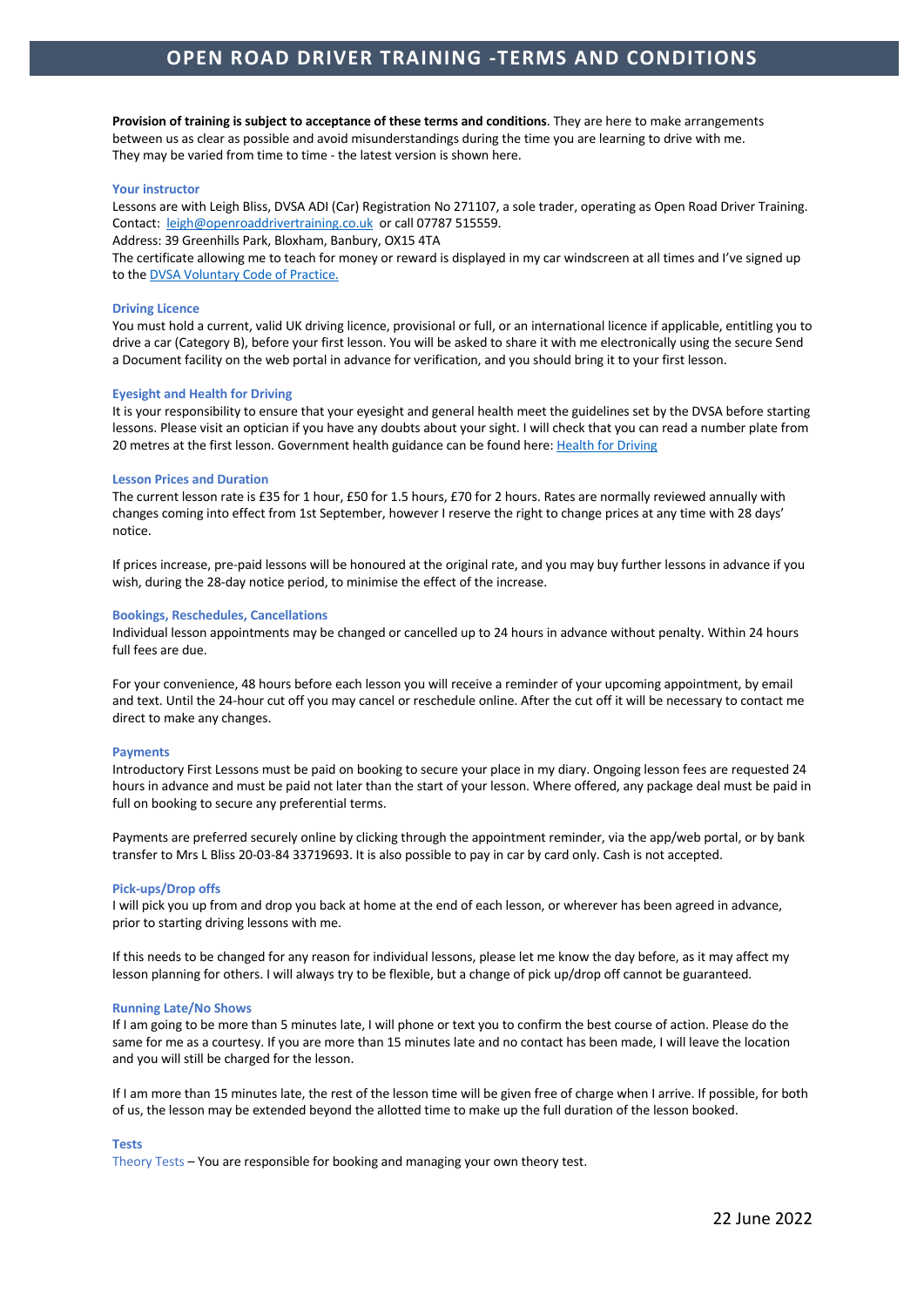# **OPEN ROAD DRIVER TRAINING -TERMS AND CONDITIONS**

Practical Driving Tests - You may book your own test; however, this is something I prefer to do for my students. Practical tests will be booked on payment of the DVSA examiner test fee, plus a fee for use of the tuition car and my time on the day – usually 2 hours. A suitable test will be booked in consultation with you, taking account of your current learning rate, expected lesson frequency and test centre waiting times.

This is an estimate of your test readiness only, taken in good faith. Fewer than expected lessons, or a variation in learning rate may affect your ability to take the scheduled test.

A mock test will be conducted 7-10 days before the driving test. Failure to take a mock or deficient performance during it, may result in a driving test being postponed until the required standard is reached. This is in the interests of road safety for all road users.

I cannot be held responsible for tests cancelled by the DVSA, as this is beyond my control. Where the DVSA cancels within my regular 24 hour cut off period, the booked lesson and fee for use of my car will still be charged, however compensation may be sought from the DVSA direct.

# **Tuition Car**

My car is a Citroen C3. It is dual controlled, insured for driving tuition and tests, fully maintained and roadworthy. The vehicle is a no smoking environment in line with the law, as it is considered a workplace.

Mechanical Failure - If the car must be taken off road for maintenance or repair at any time, I will do my best to minimise disruption to your driving lessons. Cancelling lessons will be a last resort but cannot be ruled out. You will not be charged for cancelled lessons, however no other financial compensation will be due. If the car is expected to be off road for more than 7 days a temporary dual controlled vehicle will be provided of a suitable size for tuition, but it may be a different make and model, depending on availability of vehicles at the time.

Your own Car for Lessons - Should you require tuition in your own car, it must be insured for lessons when being supervised by a professional instructor in return for payment, and be fully roadworthy and legal.

### **Drink and Drugs**

No lesson will be conducted should you appear to be under the influence of alcohol or drugs, including prescription drugs, at the start of a driving lesson. The fee for any lesson suspended or cancelled as a result of alcohol or drugs will not be refunded and you risk losing a place in the driving school diary for subsequent lessons.

### **Sat Nav on Loan**

A sat nav may be borrowed to help you practice independent driving, using the same equipment as the examiners will use on your driving test. This is supplied free of charge but on the understanding that it is returned in good working condition not later than your driving test day. Should the sat nav or any of the accessories, be lost or not working on return, you will be liable for the replacement cost of a TomTom Start 52, or the latest equivalent available for purchase at the time.

### **Adverse Weather**

When extreme adverse weather occurs, such as storms, dense fog, snow, and ice, it may be necessary to postpone lessons at short notice for your safety. In the event of postponement fees paid in advance will be carried forward.

# **COVID Safety Measures**

This needs to be fluid, in line with government guidance.

Based on the latest government guidance, it is no longer necessary for you to wear a mask for your driving lessons or driving test however you may of course wear one if you prefer, given that we will be in close proximity, in a confined environment.

Testing positive for Covid-19 and self-isolation:

You must follow the rules based on government guidance at the time. Should this result in the need to cancel lessons any prepaid fees would be applied to your next lesson.

# **Your Rights**

Complaints - In the first instance please discuss your concerns with me and I will do my best to make amends to your satisfaction. You may also email leigh@openroaddrivertraining.co.uk or write to Leigh Bliss, Open Road Driver Training, 39 Greenhills Park, Bloxham, OX15 4TA. If you are not satisfied with my response you may contact your local Citizens Advice Bureau for guidance in respect of my business dealings or if you are unhappy with my professional service, contact the ADI Registrar by emailing instructorconduct@dvsa.gov.uk